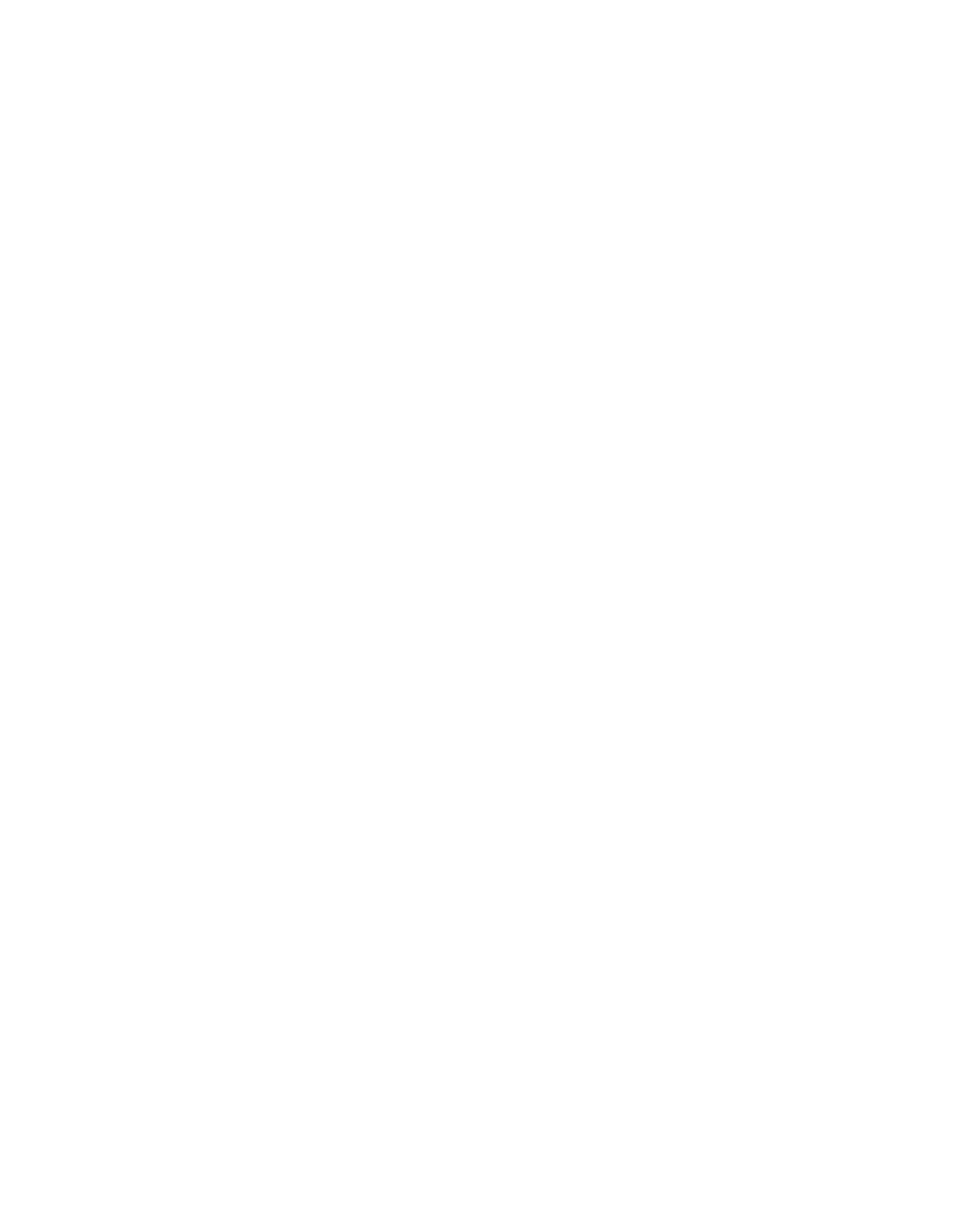

## **Table 1 Existing Roadway Crossings<sup>1</sup>**

| <b>Alternative</b> | <b>Railroad Xing Location</b>                   | <b>Existing Railroad Grade and HSR Grade<sup>2</sup></b> | <b>City</b>         | <b>County</b> |
|--------------------|-------------------------------------------------|----------------------------------------------------------|---------------------|---------------|
|                    | San Francisco to South San Francisco Subsection |                                                          |                     |               |
| A/B                | $I-280$                                         | Overcrossing                                             | San Francisco       | San Francisco |
| A/B                | <b>Mission Bay Drive</b>                        | At grade                                                 | San Francisco       | San Francisco |
| A/B                | L280                                            | Overcrossing                                             | San Francisco       | San Francisco |
| A/B                | 16th Street                                     | At grade                                                 | San Francisco       | San Francisco |
| A/B                | Mariposa Street                                 | Overcrossing                                             | San Francisco       | San Francisco |
| A/B                | $I-280$                                         | Overcrossing                                             | San Francisco       | San Francisco |
| A/B                | 22nd Street                                     | Overcrossing                                             | San Francisco       | San Francisco |
| A/B                | 23rd Street                                     | Overcrossing                                             | San Francisco       | San Francisco |
| A/B                | $I-280$                                         | Overcrossing                                             | San Francisco       | San Francisco |
| A/B                | <b>Cesar Chavez Street</b>                      | Aerial                                                   | San Francisco       | San Francisco |
| A/B                | $I-280$                                         | Overcrossing                                             | San Francisco       | San Francisco |
| A/B                | Evans Avenue                                    | Aerial                                                   | San Francisco       | San Francisco |
| A/B                | Jerrold Avenue                                  | Aerial                                                   | San Francisco       | San Francisco |
| A/B                | <b>Quint Street</b>                             | Aerial                                                   | San Francisco       | San Francisco |
| A/B                | Oakdale Avenue                                  | Overcrossing                                             | San Francisco       | San Francisco |
| A/B                | <b>Williams Avenue</b>                          | Overcrossing                                             | San Francisco       | San Francisco |
| A/B                | Paul Avenue                                     | Overcrossing                                             | San Francisco       | San Francisco |
| A/B                | Tunnel Avenue <sup>3</sup>                      | Overcrossing                                             | <b>Brisbane</b>     | San Mateo     |
| A/B                | US 101/US 101 on-ramp                           | Overcrossing                                             | <b>Brisbane</b>     | San Mateo     |
| A/B                | <b>Oyster Point Boulevard</b>                   | Overcrossing                                             | South San Francisco | San Mateo     |
| A/B                | East Grand Avenue                               | Overcrossing                                             | South San Francisco | San Mateo     |
| A/B                | <b>US 101</b>                                   | Overcrossing                                             | South San Francisco | San Mateo     |
| A/B                | Airport Boulevard                               | Aerial                                                   | South San Francisco | San Mateo     |
| A/B                | South Linden Avenue                             | At grade                                                 | South San Francisco | San Mateo     |

California High-Speed Rail Authority June 2022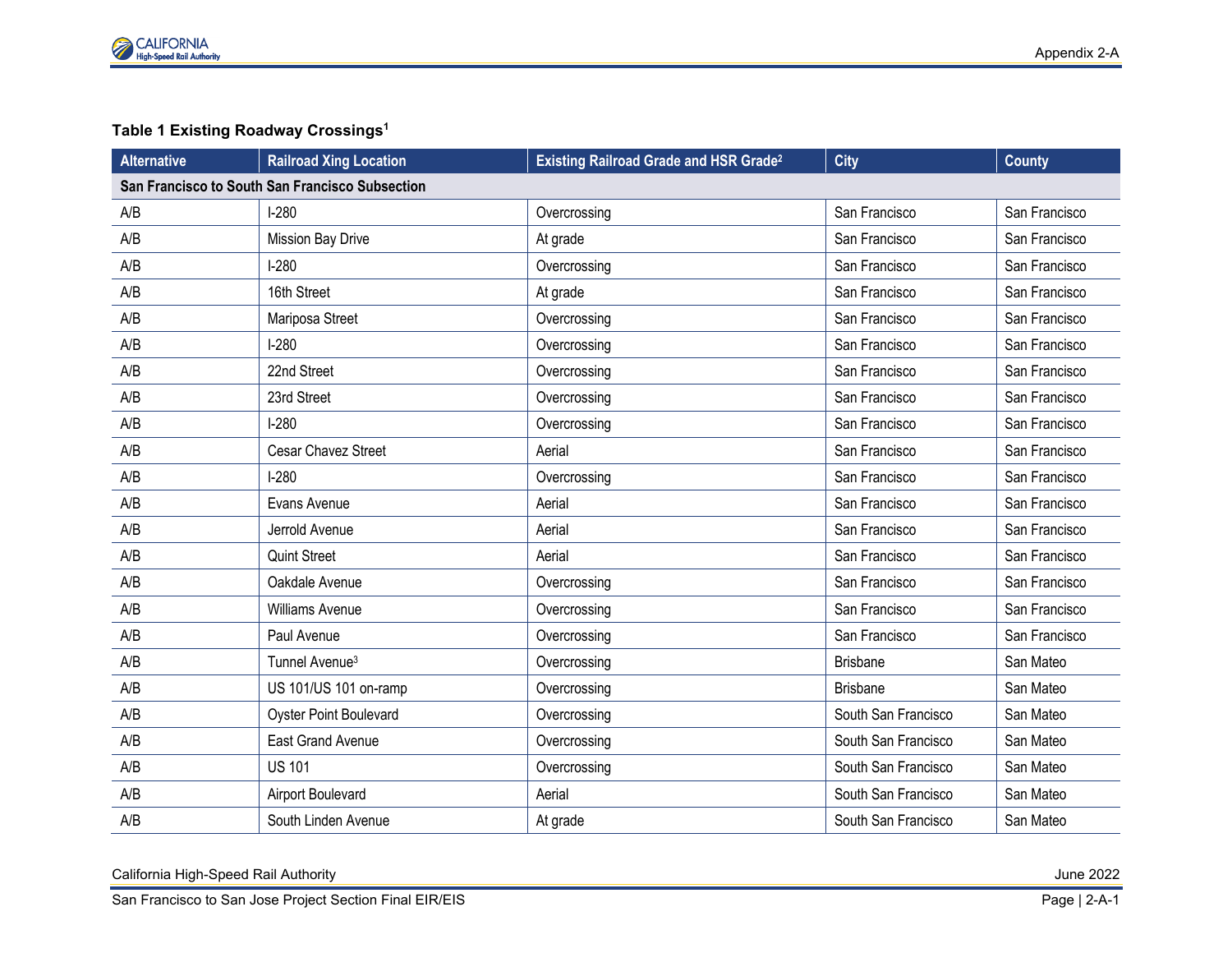

| <b>Alternative</b>                | <b>Railroad Xing Location</b> | Existing Railroad Grade and HSR Grade <sup>2</sup> | <b>City</b> | <b>County</b> |
|-----------------------------------|-------------------------------|----------------------------------------------------|-------------|---------------|
| San Bruno to San Mateo Subsection |                               |                                                    |             |               |
| A/B                               | <b>Scott Street</b>           | At grade                                           | San Bruno   | San Mateo     |
| A/B                               | $1 - 380$                     | Overcrossing                                       | San Bruno   | San Mateo     |
| A/B                               | San Bruno Avenue              | Aerial                                             | San Bruno   | San Mateo     |
| A/B                               | San Mateo Avenue              | Aerial                                             | San Bruno   | San Mateo     |
| A/B                               | Angus Avenue                  | Aerial                                             | San Bruno   | San Mateo     |
| A/B                               | <b>Center Street</b>          | At grade                                           | Millbrae    | San Mateo     |
| A/B                               | <b>Hillcrest Boulevard</b>    | Aerial                                             | Millbrae    | San Mateo     |
| A/B                               | Millbrae Avenue               | Overcrossing                                       | Millbrae    | San Mateo     |
| A/B                               | Broadway                      | At grade                                           | Burlingame  | San Mateo     |
| A/B                               | Oak Grove Avenue              | At grade                                           | Burlingame  | San Mateo     |
| A/B                               | North Lane                    | At grade                                           | Burlingame  | San Mateo     |
| A/B                               | <b>Howard Avenue</b>          | At grade                                           | Burlingame  | San Mateo     |
| A/B                               | Bayswater Avenue              | At grade                                           | Burlingame  | San Mateo     |
| A/B                               | Peninsula Avenue              | At grade                                           | Burlingame  | San Mateo     |
| A/B                               | Villa Terrace                 | At grade                                           | San Mateo   | San Mateo     |
| A/B                               | East Bellevue Avenue          | At grade                                           | San Mateo   | San Mateo     |
| A/B                               | East Poplar Avenue            | Aerial                                             | San Mateo   | San Mateo     |
| A/B                               | East Santa Inez Avenue        | Aerial                                             | San Mateo   | San Mateo     |
| A/B                               | Monte Diablo Avenue           | Aerial                                             | San Mateo   | San Mateo     |
| A/B                               | <b>Tilton Avenue</b>          | Aerial                                             | San Mateo   | San Mateo     |
| A/B                               | 1st Avenue                    | At grade                                           | San Mateo   | San Mateo     |
| A/B                               | 2nd Avenue                    | At grade                                           | San Mateo   | San Mateo     |
| A/B                               | 3rd Avenue                    | At grade                                           | San Mateo   | San Mateo     |
| A/B                               | 4th Avenue                    | At grade                                           | San Mateo   | San Mateo     |
| A/B                               | 5th Avenue                    | At grade                                           | San Mateo   | San Mateo     |

June 2022 California High-Speed Rail Authority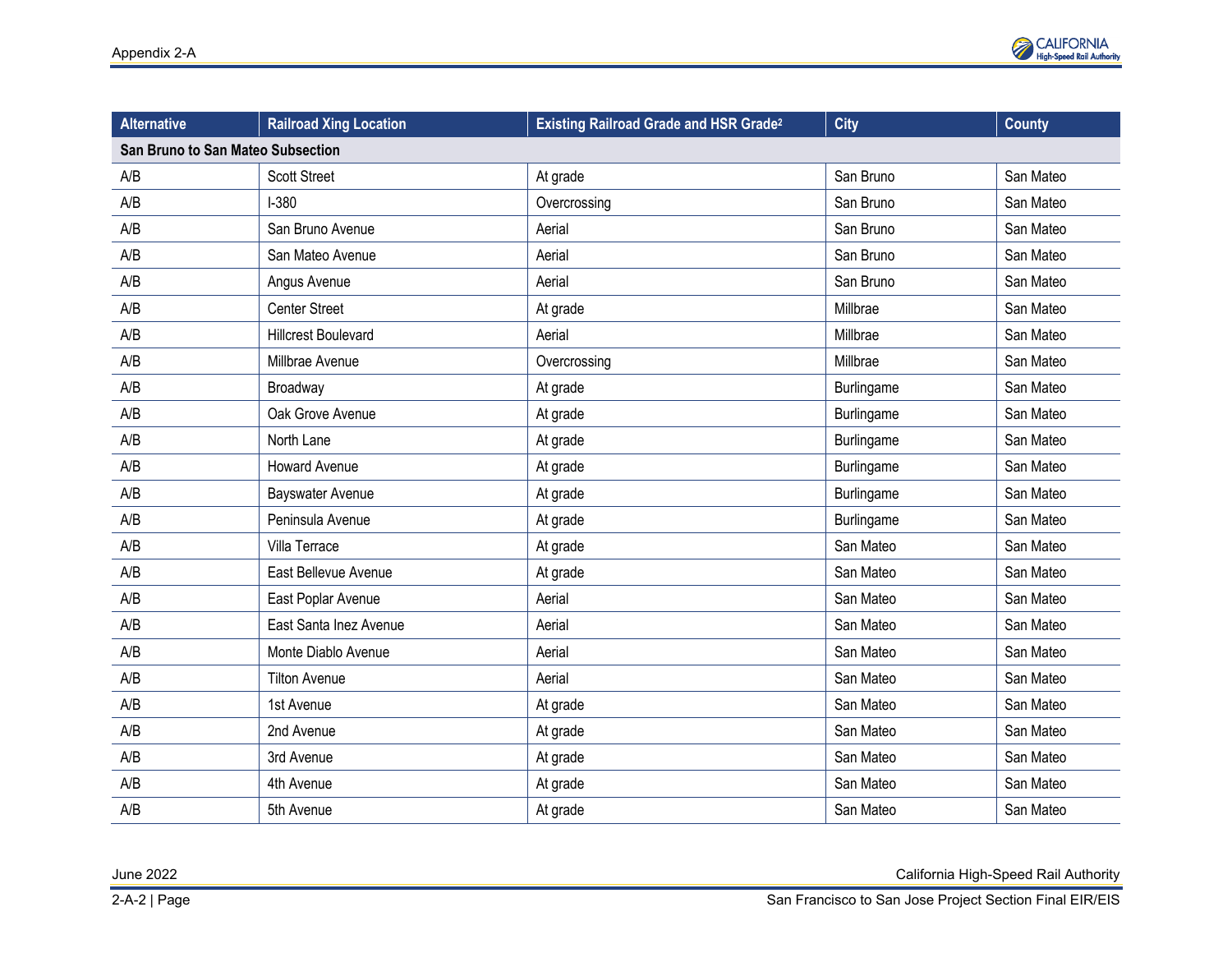| <b>Alternative</b>                | <b>Railroad Xing Location</b> | <b>Existing Railroad Grade and HSR Grade<sup>2</sup></b> | <b>City</b>    | <b>County</b> |
|-----------------------------------|-------------------------------|----------------------------------------------------------|----------------|---------------|
| A/B                               | 9th Avenue                    | At grade                                                 | San Mateo      | San Mateo     |
| San Mateo to Palo Alto Subsection |                               |                                                          |                |               |
| A/B                               | <b>SR 92</b>                  | Overcrossing                                             | San Mateo      | San Mateo     |
| A/B                               | 25th Avenue                   | Aerial (under construction) <sup>4</sup>                 | San Mateo      | San Mateo     |
| A/B                               | Hillsdale Boulevard           | Aerial                                                   | San Mateo      | San Mateo     |
| A/B                               | 42nd Avenue                   | Aerial                                                   | San Mateo      | San Mateo     |
| A/B                               | Ralston Avenue                | Aerial                                                   | <b>Belmont</b> | San Mateo     |
| A/B                               | Harbor Boulevard              | Aerial                                                   | <b>Belmont</b> | San Mateo     |
| A/B                               | <b>Holly Street</b>           | Aerial                                                   | San Carlos     | San Mateo     |
| A/B                               | <b>Brittan Avenue</b>         | Aerial                                                   | San Carlos     | San Mateo     |
| A/B                               | Howard Avenue                 | Aerial                                                   | San Carlos     | San Mateo     |
| A/B                               | Whipple Avenue                | At grade                                                 | Redwood City   | San Mateo     |
| A/B                               | <b>Brewster Avenue</b>        | At grade                                                 | Redwood City   | San Mateo     |
| A/B                               | Broadway                      | At grade                                                 | Redwood City   | San Mateo     |
| A/B                               | Jefferson Avenue              | Aerial                                                   | Redwood City   | San Mateo     |
| A/B                               | Maple Street                  | At grade                                                 | Redwood City   | San Mateo     |
| A/B                               | Main Street                   | At grade                                                 | Redwood City   | San Mateo     |
| A/B                               | <b>Chestnut Street</b>        | At grade                                                 | Redwood City   | San Mateo     |
| A/B                               | <b>SR 84</b>                  | Overcrossing                                             | Redwood City   | San Mateo     |
| A/B                               | Fifth Avenue                  | Overcrossing                                             | Redwood City   | San Mateo     |
| A/B                               | Fair Oaks Lane                | At grade                                                 | Atherton       | San Mateo     |
| A/B                               | <b>Watkins Avenue</b>         | At grade                                                 | Atherton       | San Mateo     |
| A/B                               | <b>Encinal Avenue</b>         | At grade                                                 | Menlo Park     | San Mateo     |
| A/B                               | Glenwood Avenue               | At grade                                                 | Menlo Park     | San Mateo     |
| A/B                               | Oak Grove Avenue              | At grade                                                 | Menlo Park     | San Mateo     |
| A/B                               | Ravenswood Avenue             | At grade                                                 | Menlo Park     | San Mateo     |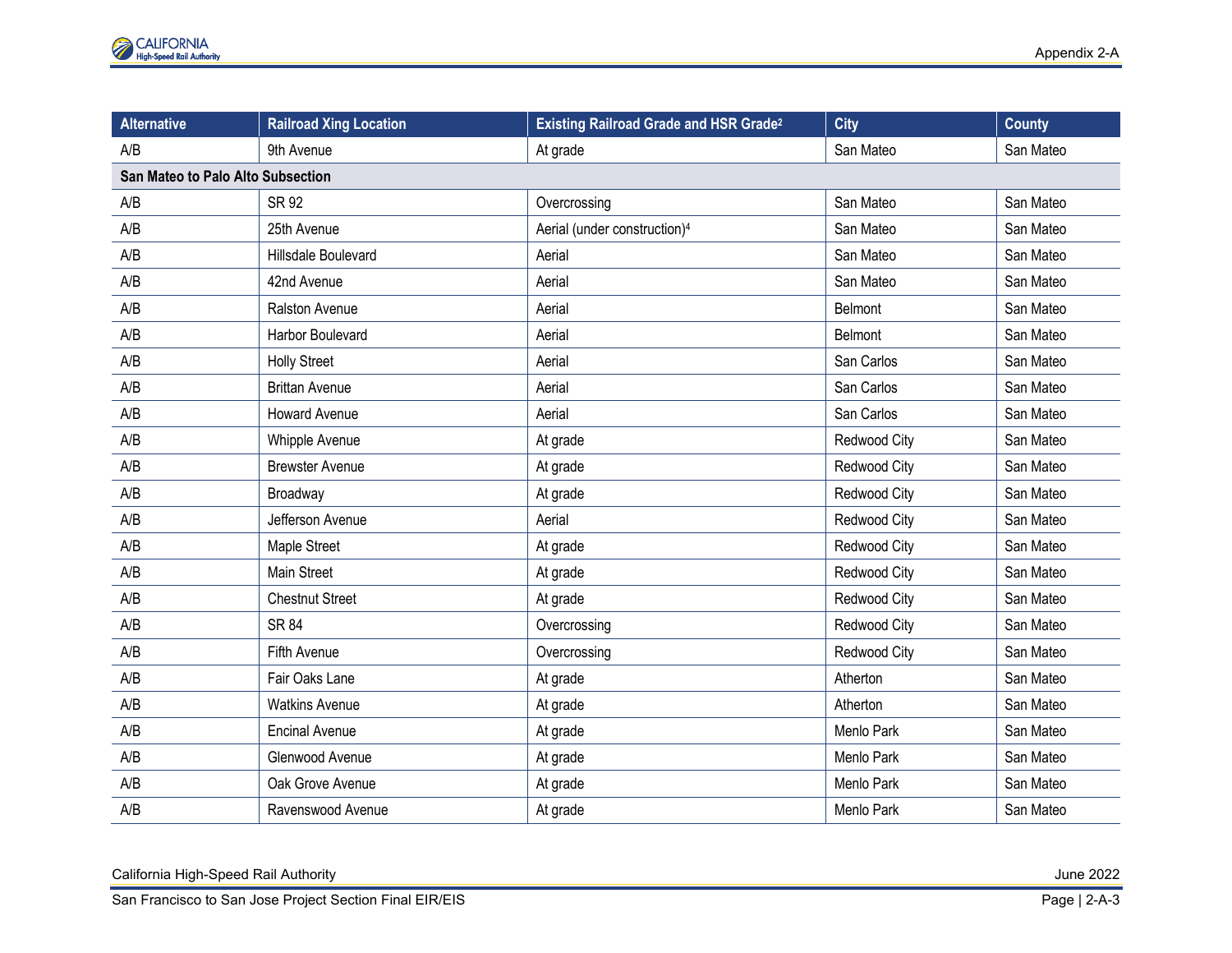

| <b>Alternative</b>                             | <b>Railroad Xing Location</b>                             | <b>Existing Railroad Grade and HSR Grade<sup>2</sup></b> | <b>City</b>          | <b>County</b> |
|------------------------------------------------|-----------------------------------------------------------|----------------------------------------------------------|----------------------|---------------|
| A/B                                            | Palo Alto Avenue                                          | At grade                                                 | Palo Alto            | Santa Clara   |
| A/B                                            | <b>University Avenue</b>                                  | Aerial                                                   | Palo Alto            | Santa Clara   |
| A/B                                            | Embarcadero Road                                          | Aerial                                                   | Palo Alto            | Santa Clara   |
| A/B                                            | Churchill Avenue                                          | At grade                                                 | Palo Alto            | Santa Clara   |
| A/B                                            | Oregon Expressway                                         | Aerial                                                   | Palo Alto            | Santa Clara   |
| A/B                                            | <b>Meadow Drive</b>                                       | At grade                                                 | Palo Alto            | Santa Clara   |
| A/B                                            | Charleston Road                                           | At grade                                                 | Palo Alto            | Santa Clara   |
| A/B                                            | San Antonio Road                                          | Overcrossing                                             | Palo Alto            | Santa Clara   |
| <b>Mountain View to Santa Clara Subsection</b> |                                                           |                                                          |                      |               |
| A/B                                            | Rengstorff Avenue                                         | At grade                                                 | Mountain View        | Santa Clara   |
| A/B                                            | Shoreline Boulevard                                       | Overcrossing                                             | Mountain View        | Santa Clara   |
| A/B                                            | <b>Castro Street</b>                                      | At grade                                                 | Mountain View        | Santa Clara   |
| A/B                                            | <b>SR 85</b>                                              | Overcrossing                                             | Mountain View        | Santa Clara   |
| A/B                                            | Whisman Road                                              | Overcrossing                                             | Mountain View        | Santa Clara   |
| A/B                                            | <b>SR 237</b>                                             | Overcrossing                                             | <b>Mountain View</b> | Santa Clara   |
| A/B                                            | Mary Avenue                                               | At grade                                                 | Sunnyvale            | Santa Clara   |
| A/B                                            | Mathilda Avenue                                           | Overcrossing                                             | Sunnyvale            | Santa Clara   |
| A/B                                            | Sunnyvale Avenue                                          | At grade                                                 | Sunnyvale            | Santa Clara   |
| A/B                                            | Fair Oaks Avenue                                          | Overcrossing                                             | Sunnyvale            | Santa Clara   |
| A/B                                            | <b>Wolfe Road</b>                                         | Overcrossing                                             | Sunnyvale            | Santa Clara   |
| A/B                                            | County Route G2 (Lawrence Expressway)                     | Overcrossing                                             | Sunnyvale            | Santa Clara   |
| A/B                                            | <b>Bowers Avenue</b>                                      | Aerial                                                   | Santa Clara          | Santa Clara   |
| A/B                                            | San Tomas Expressway                                      | Overcrossing                                             | Santa Clara          | Santa Clara   |
| A/B                                            | Scott Boulevard                                           | Overcrossing                                             | Santa Clara          | Santa Clara   |
|                                                | San Jose Diridon Station Approach Subsection <sup>5</sup> |                                                          |                      |               |
| A/B (Viaduct to I-880)                         | Lafayette Street                                          | Aerial                                                   | Santa Clara          | Santa Clara   |

June 2022 California High-Speed Rail Authority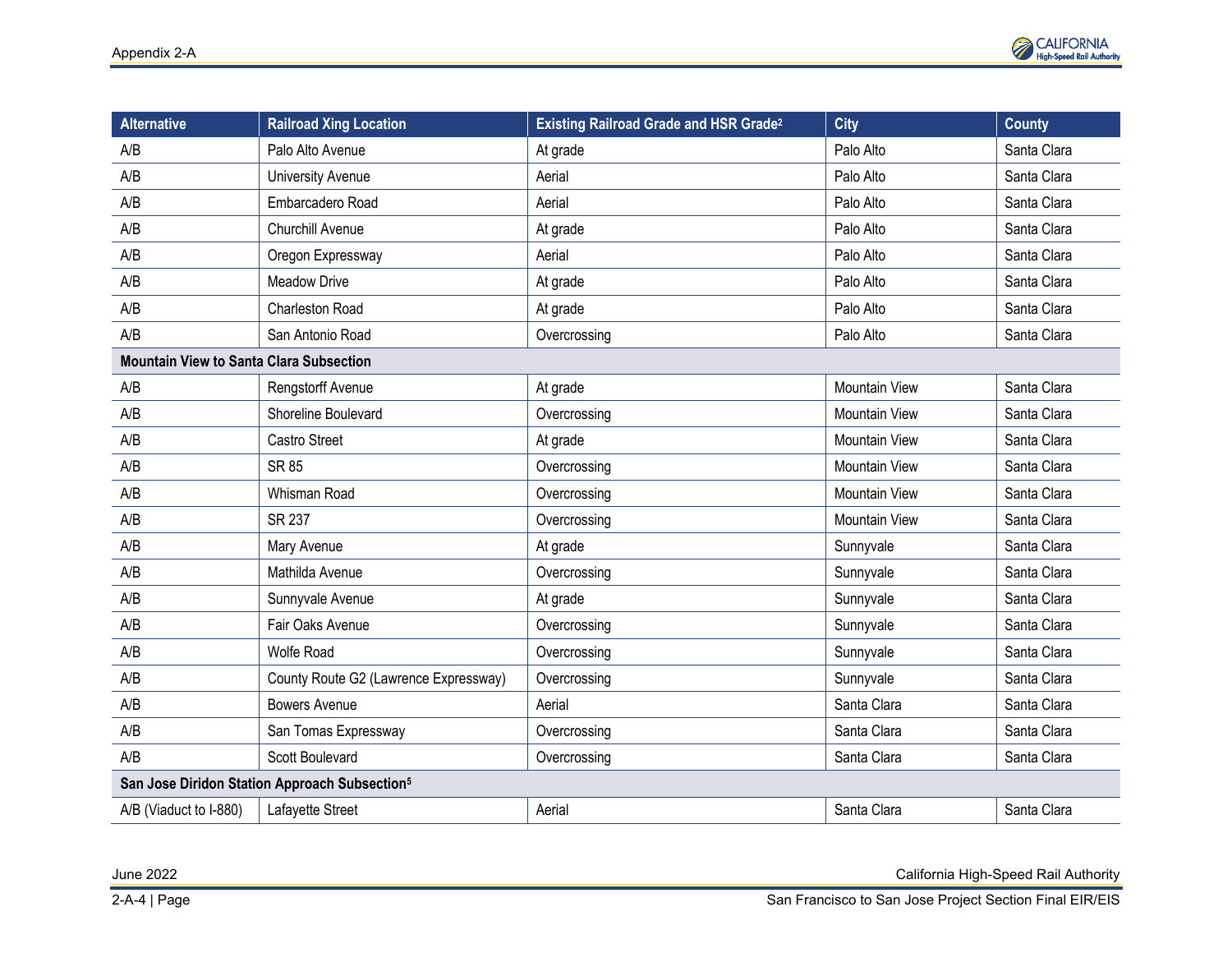| <b>Alternative</b>     | <b>Railroad Xing Location</b> | <b>Existing Railroad Grade and HSR Grade<sup>2</sup></b> | <b>City</b> | <b>County</b> |  |
|------------------------|-------------------------------|----------------------------------------------------------|-------------|---------------|--|
| A/B (Viaduct to I-880) | De La Cruz Boulevard          | Overcrossing                                             | Santa Clara | Santa Clara   |  |
| A/B (Viaduct to I-880) | $I-880$                       | Overcrossing                                             | San Jose    | Santa Clara   |  |
| $\mathsf{A}$           | <b>Hedding Street</b>         | Overcrossing                                             | San Jose    | Santa Clara   |  |
| $\mathsf{A}$           | West Taylor Street            | Aerial                                                   | San Jose    | Santa Clara   |  |
| A                      | West Julian Street            | Aerial                                                   | San Jose    | Santa Clara   |  |
| A                      | West Santa Clara Street       | Aerial                                                   | San Jose    | Santa Clara   |  |
| A                      | Park Avenue                   | Aerial                                                   | San Jose    | Santa Clara   |  |
| A                      | West San Carlos Street        | Overcrossing                                             | San Jose    | Santa Clara   |  |
| A                      | Auzerais Avenue               | At grade                                                 | San Jose    | Santa Clara   |  |
| A                      | $I-280$                       | Aerial                                                   | San Jose    | Santa Clara   |  |
| A                      | <b>Drake Street</b>           | At grade                                                 | San Jose    | Santa Clara   |  |
| A                      | <b>Bird Avenue</b>            | Aerial                                                   | San Jose    | Santa Clara   |  |
| A                      | Delmas Avenue                 | Aerial                                                   | San Jose    | Santa Clara   |  |
| A                      | <b>Prevost Street</b>         | Aerial                                                   | San Jose    | Santa Clara   |  |
| $\mathsf{A}$           | SR 87                         | Aerial                                                   | San Jose    | Santa Clara   |  |
| A                      | <b>Willow Street</b>          | Aerial                                                   | San Jose    | Santa Clara   |  |
| A                      | West Alma Avenue              | Aerial                                                   | San Jose    | Santa Clara   |  |

HSR = high-speed rail

 $I =$  Interstate

SR = State Route

US = U.S. Highway

Xing = crossing

<sup>1</sup>This table identifies the locations where the existing railroad crosses existing roadways. There would be no change to the grade of these existing crossings.

<sup>2</sup>Overcrossing = Currently railroad below roadway

At grade = Currently railroad crosses the roadway at grade

Aerial = Currently railroad crosses above the roadway

<sup>3</sup>The project would result in the relocation of the Tunnel Avenue overcrossing. The grade would remain the same; the only change would be in the location of the overcrossing.

<sup>4</sup>The grade-separated aerial crossing at 25th Avenue is currently under construction and the project would not result in any changes to the grade of this proposed crossing. In addition, grade-separated aerial crossings are proposed at 28th Avenue and 31st Avenue and the project would not result in any changes to these proposed changes to the grade.

<sup>5</sup> For the San Jose Diridon Station Approach Subsection, the information in this table is limited to the existing roadway crossings along the Caltrain right-of-way. Additional information about new roadway crossings are s in Table 2.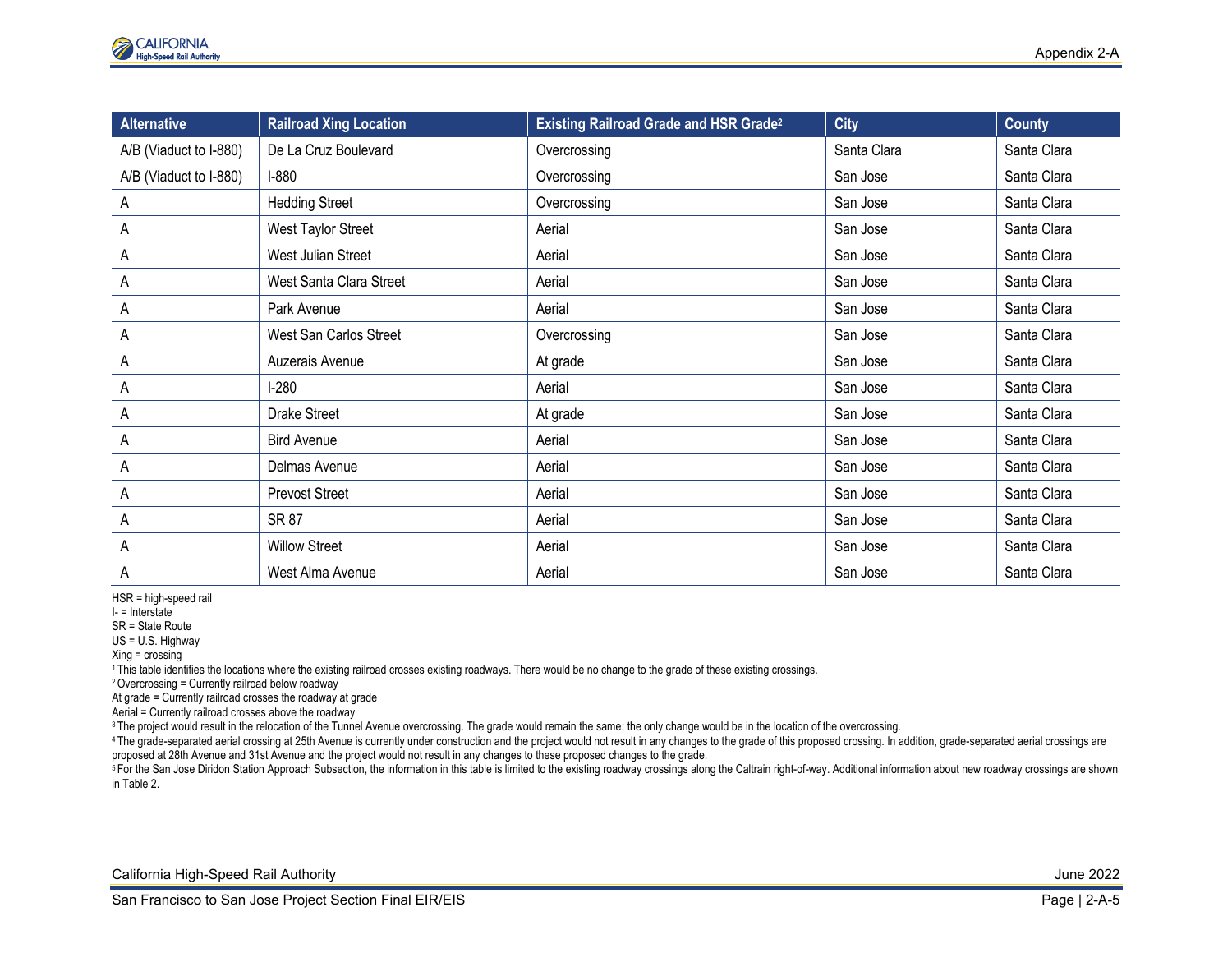

**This Page Intentionally Left Blank**

June 2022 California High-Speed Rail Authority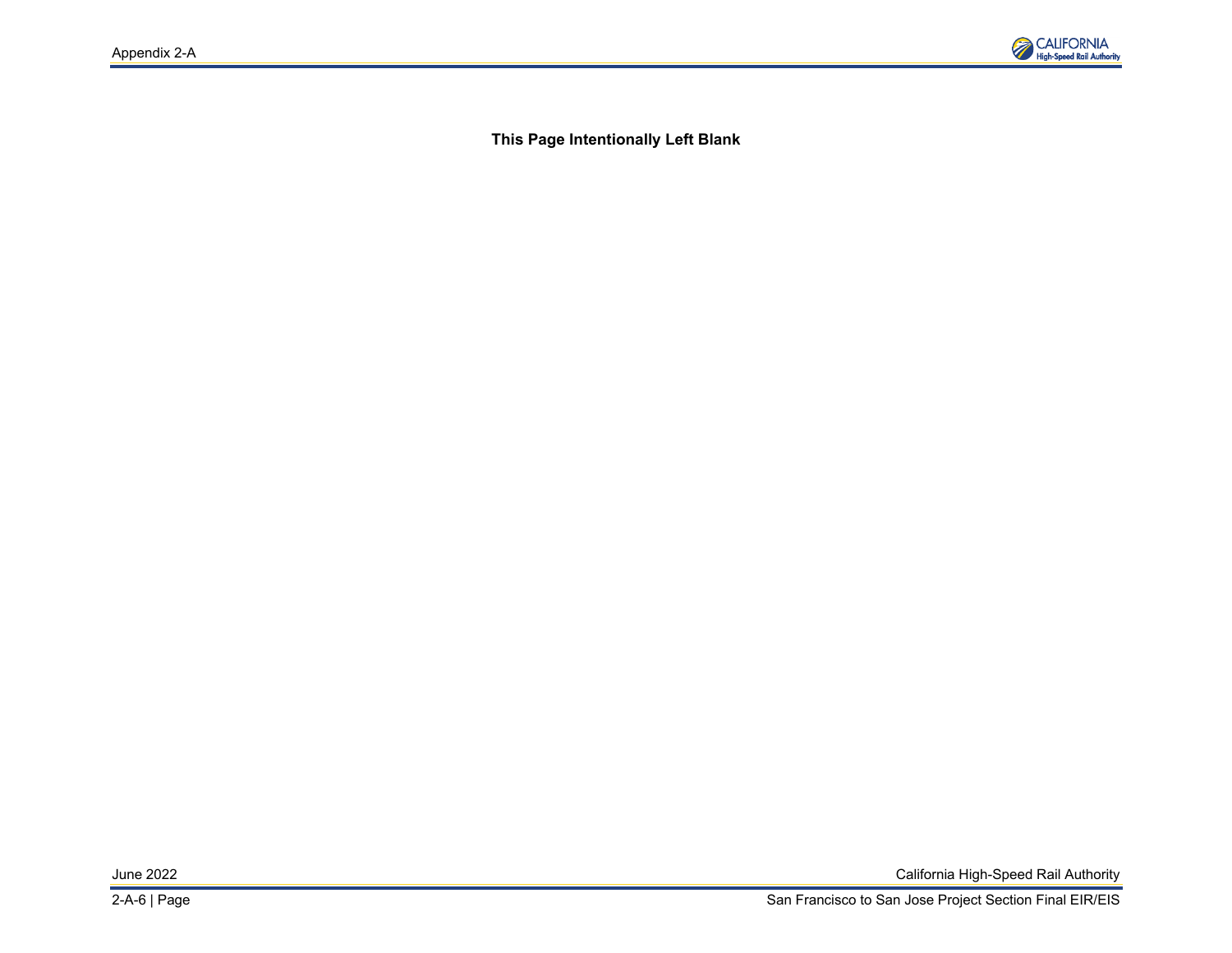## **Table 2 Proposed Roadway Crossings of High-Speed Rail, Modifications, and Closures<sup>2</sup>**

| <b>Type</b>             | <b>Alternative</b>                              | Roadway/Path                     | <b>Existing Road/Path Grade</b><br>at Roadway Xing | <b>Proposed Road/Path</b><br><b>Profile at HSR</b> | <b>Proposed HSR Grade (Above or</b><br><b>Below) at Roadway Xing</b> | Grade<br><b>Separation</b> |     | Closure   Modification                                                                                    | <b>City</b>     | <b>County</b>  |
|-------------------------|-------------------------------------------------|----------------------------------|----------------------------------------------------|----------------------------------------------------|----------------------------------------------------------------------|----------------------------|-----|-----------------------------------------------------------------------------------------------------------|-----------------|----------------|
|                         | San Francisco to South San Francisco Subsection |                                  |                                                    |                                                    |                                                                      |                            |     |                                                                                                           |                 |                |
| Roadway<br>Modification | A                                               | Tunnel Avenue                    | N/A                                                | N/A                                                | N/A                                                                  | N/A                        | N/A | Realign Tunnel Avenue to east                                                                             | <b>Brisbane</b> | San<br>Mateo   |
| Roadway<br>Modification | A/B                                             | <b>Tunnel Avenue</b><br>Overpass | Aerial                                             | No change                                          | Below                                                                | Yes                        | N/A | Relocate Tunnel Avenue overpass and southern terminus<br>connection to Valley Drive at Bayshore Boulevard | <b>Brisbane</b> | San<br>Mateo   |
| Roadway<br>Modification | A/B                                             | Lagoon Road                      | N/A                                                | N/A                                                | N/A                                                                  | N/A                        | N/A | Extend Lagoon Road to west to new Tunnel Avenue overpass                                                  | <b>Brisbane</b> | San<br>Mateo   |
|                         | San Bruno to San Mateo Subsection               |                                  |                                                    |                                                    |                                                                      |                            |     |                                                                                                           |                 |                |
| Roadway<br>Modification | A/B                                             | <b>Hillcrest Boulevard</b>       | Trench/Cut                                         | No change                                          | Above                                                                | Yes                        | N/A | Widen existing underpass                                                                                  | Millbrae        | San<br>Mateo   |
| Roadway<br>Modification | A/B                                             | California Drive                 | N/A                                                | N/A                                                | N/A                                                                  | N/A                        | N/A | Extend California Drive north to Victoria Avenue, to replace<br>Serra Avenue                              | Millbrae        | San<br>Mateo   |
| Road Closure            | A/B                                             | Serra Avenue                     | N/A                                                | N/A                                                | N/A                                                                  | N/A                        | Yes | Road closure                                                                                              | Millbrae        | San<br>Mateo   |
|                         | San Mateo to Palo Alto Subsection               |                                  |                                                    |                                                    |                                                                      |                            |     |                                                                                                           |                 |                |
| Roadway<br>Modification | B                                               | Ralston Avenue                   | Trench/Cut                                         | No change                                          | Above                                                                | N/A                        | N/A | Replace underpass                                                                                         | Belmont         | San<br>Mateo   |
| Roadway<br>Modification | B                                               | <b>Holly Street</b>              | Trench/Cut                                         | No change                                          | Above                                                                | N/A                        | N/A | Replace underpass                                                                                         | San Carlos      | San<br>Mateo   |
| Roadway<br>Modification | B                                               | 25th Avenue                      | Trench/Cut (Proposed) <sup>1</sup>                 | No change                                          | Above                                                                | N/A                        | N/A | Extend underpass                                                                                          | San Mateo       | San<br>Mateo   |
| Roadway<br>Modification | B                                               | 28th Avenue                      | Trench/Cut (Proposed) <sup>1</sup>                 | No change                                          | Above                                                                | N/A                        | N/A | Extend underpass                                                                                          | San Mateo       | San<br>Mateo   |
| Roadway<br>Modification | B                                               | 31st Avenue                      | Trench/Cut (Proposed) <sup>1</sup>                 | No change                                          | Above                                                                | N/A                        | N/A | Extend underpass                                                                                          | San Mateo       | San<br>Mateo   |
| Roadway<br>Modification | B                                               | 42nd Avenue                      | Trench/Cut                                         | No change                                          | Above                                                                | N/A                        | N/A | Extend underpass                                                                                          | San Mateo       | San<br>Mateo   |
| Roadway<br>Modification | $\sf B$                                         | Harbor Boulevard                 | Trench/Cut                                         | No change                                          | Above                                                                | N/A                        | N/A | Extend underpass                                                                                          | Belmont         | San<br>Mateo   |
| Roadway<br>Modification | $\sf B$                                         | <b>Brittan Avenue</b>            | Trench/Cut                                         | No change                                          | Above                                                                | N/A                        | N/A | Extend underpass                                                                                          | San Carlos      | San<br>Mateo   |
| Roadway<br>Modification | $\sf B$                                         | <b>Howard Avenue</b>             | Trench/Cut                                         | No change                                          | Above                                                                | N/A                        | N/A | Extend underpass                                                                                          | San Carlos      | San<br>Mateo   |
|                         | <b>Mountain View to Santa Clara Subsection</b>  |                                  |                                                    |                                                    |                                                                      |                            |     |                                                                                                           |                 |                |
| None                    |                                                 |                                  |                                                    |                                                    |                                                                      |                            |     |                                                                                                           |                 |                |
|                         | San Jose Diridon Station Approach Subsection    |                                  |                                                    |                                                    |                                                                      |                            |     |                                                                                                           |                 |                |
| Road Closure            | <b>B</b> (Viaduct to Scott<br>Boulevard)        | <b>Grant Street</b>              | N/A                                                | N/A                                                | N/A                                                                  | N/A                        | Yes | Shorten road                                                                                              | Santa Clara     | Santa<br>Clara |

California High-Speed Rail Authority June 2022

San Francisco to San Jose Project Section Final EIR/EIS Page | 2-A-7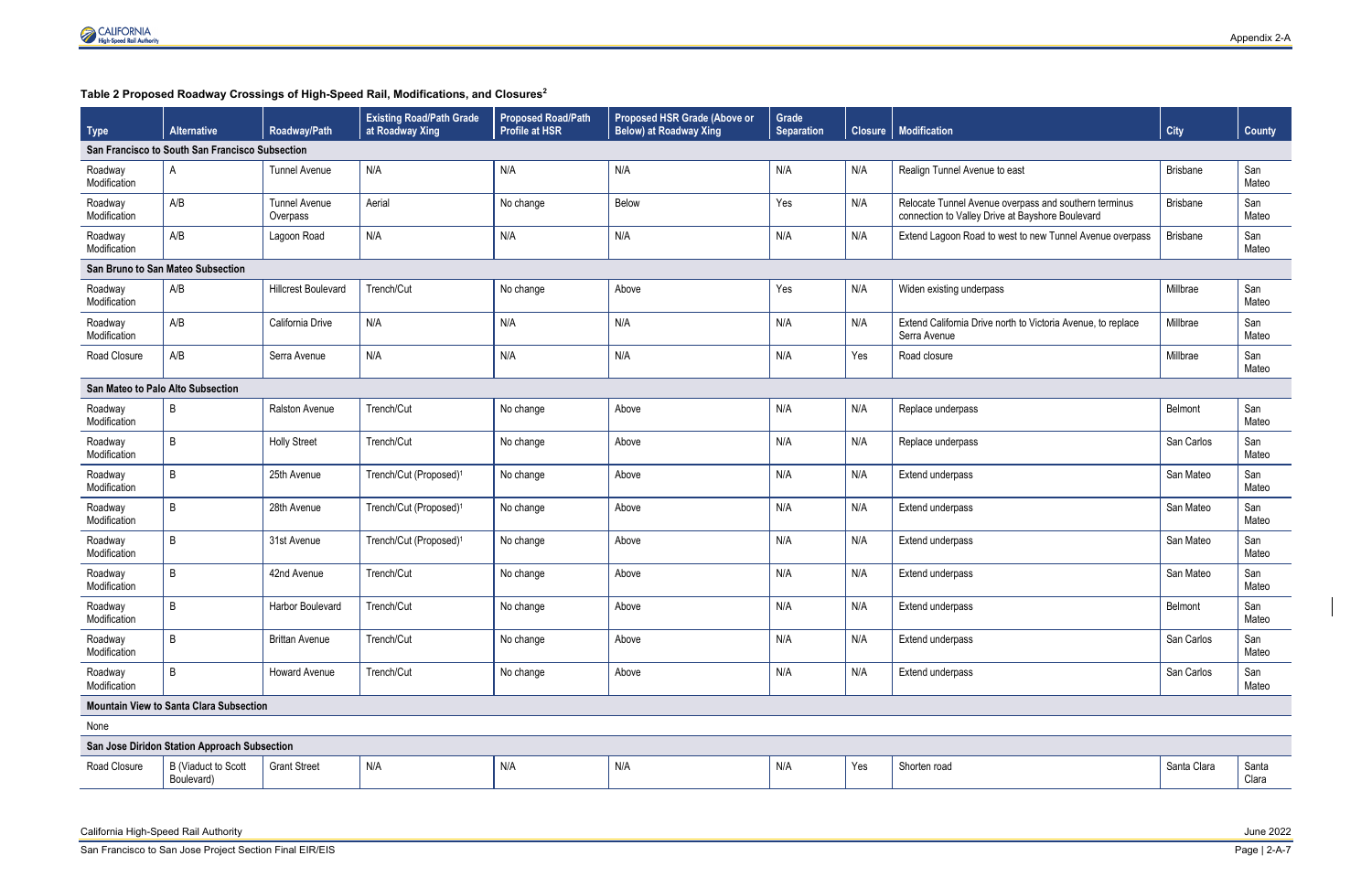June 2022 California High-Speed Rail Authority

| <b>Type</b>             | <b>Alternative</b>                       | Roadway/Path                  | <b>Existing Road/Path Grade</b><br>at Roadway Xing | Proposed Road/Path<br><b>Profile at HSR</b> | Proposed HSR Grade (Above or<br><b>Below) at Roadway Xing</b> | Grade<br><b>Separation</b> | <b>Closure</b> | <b>Modification</b>                                                          | <b>City</b> | <b>County</b>  |
|-------------------------|------------------------------------------|-------------------------------|----------------------------------------------------|---------------------------------------------|---------------------------------------------------------------|----------------------------|----------------|------------------------------------------------------------------------------|-------------|----------------|
| Roadway<br>Modification | <b>B</b> (Viaduct to Scott<br>Boulevard) | De la Cruz<br>Boulevard       | Aerial                                             | Trench/Cut                                  | Above                                                         | Yes                        | N/A            | Change from overcrossing to undercrossing                                    | Santa Clara | Santa<br>Clara |
| Roadway<br>Modification | B (Viaduct to I-880)                     | West Hedding<br>Street        | Aerial                                             | No change                                   | Below                                                         | N/A                        | N/A            | Rebuild existing overcrossing                                                | San Jose    | Santa<br>Clara |
| Roadway<br>Modification | <b>B</b> (Viaduct to Scott<br>Boulevard) | West Hedding<br><b>Street</b> | Aerial                                             | Trench/Cut                                  | Above                                                         | Yes                        | N/A            | Change from overcrossing to undercrossing                                    | San Jose    | Santa<br>Clara |
| Road Closure            | B (both viaduct<br>options)              | Stockton Avenue               | N/A                                                | N/A                                         | N/A                                                           | N/A                        | Yes            | Convert to cul-de-sac                                                        | San Jose    | Santa<br>Clara |
| Road Closure            | B (both viaduct<br>options)              | University Avenue             | N/A                                                | N/A                                         | N/A                                                           | N/A                        | Yes            | Convert to cul-de-sac                                                        | San Jose    | Santa<br>Clara |
| Road Closure            | B (both viaduct<br>options)              | <b>Emory Street</b>           | N/A                                                | N/A                                         | N/A                                                           | N/A                        | Yes            | Convert to cul-de-sac                                                        | San Jose    | Santa<br>Clara |
| Road Closure            | B (both viaduct<br>options)              | <b>Chestnut Street</b>        | N/A                                                | N/A                                         | N/A                                                           | N/A                        | Yes            | Realigned, closed from Asbury Street to West Taylor Street                   | San Jose    | Santa<br>Clara |
| New Road<br>Crossing    | A/B (Viaduct to I-<br>880)               | <b>West Taylor Street</b>     | Trench/cut                                         | Aerial                                      | Above                                                         | Yes                        | N/A            | New HSR overcrossing alongside existing Caltrain<br>overcrossing             | San Jose    | Santa<br>Clara |
| Roadway<br>Modification | <b>B</b> (Viaduct to Scott<br>Boulevard) | West Taylor Street            | N/A                                                | N/A                                         | N/A                                                           | N/A                        | N/A            | Realign westbound Taylor Street to northbound Chestnut<br><b>Street</b>      | San Jose    | Santa<br>Clara |
| New Road<br>Crossing    | B (both viaduct<br>options)              | North Montgomery<br>Street    | At grade                                           | No change                                   | Above                                                         | N/A                        | N/A            | Extended to maintain property access                                         | San Jose    | Santa<br>Clara |
| Roadway<br>Modification | B (both viaduct<br>options)              | <b>Stover Street</b>          | N/A                                                | N/A                                         | N/A                                                           | N/A                        | N/A            | Extend Stover Street from South Montgomery Street to<br><b>Autumn Street</b> | San Jose    | Santa<br>Clara |
| Roadway<br>Modification | B (both viaduct<br>options)              | <b>Crandall Street</b>        | N/A                                                | N/A                                         | N/A                                                           | N/A                        | N/A            | Extend from South Montgomery Street to Autumn Street                         | San Jose    | Santa<br>Clara |
| Roadway<br>Modification | A                                        | <b>Cahill Street</b>          | N/A                                                | N/A                                         | N/A                                                           | N/A                        | N/A            | Extend to Otterson; convert to transit only lanes                            | San Jose    | Santa<br>Clara |
| Roadway<br>Modification | B (both viaduct<br>options)              | <b>Cahill Street</b>          | N/A                                                | N/A                                         | N/A                                                           | N/A                        | N/A            | Extend to Park Avenue; convert to transit only lanes                         | San Jose    | Santa<br>Clara |
| Roadway<br>Modification | $\mathsf{A}$                             | <b>Bird Avenue</b>            | Trench/cut                                         | No change                                   | Above                                                         | N/A                        | N/A            | Rebuild existing underpasses                                                 | San Jose    | Santa<br>Clara |
| Roadway<br>Modification | $\mathsf{A}$                             | Delmas Avenue                 | Trench/cut                                         | No change                                   | Above                                                         | N/A                        | N/A            | Rebuild existing underpasses                                                 | San Jose    | Santa<br>Clara |
| New Road<br>Crossing    | B (both viaduct<br>options)              | SR 87 On-Ramp                 | At grade                                           | No change                                   | Above                                                         | N/A                        | N/A            | Realign ramp                                                                 | San Jose    | Santa<br>Clara |
| Roadway<br>Modification | A                                        | Fuller Avenue                 | N/A                                                | N/A                                         | N/A                                                           | N/A                        | N/A            | Realign Fuller Avenue cul-de-sac                                             | San Jose    | Santa<br>Clara |

*Sources: Authority 2019a, 2019b*

HSR = high-speed rail

I- = Interstate

N/A = not applicable

Prop. = Proposed SR = State Route

Xing = crossing

<sup>1</sup>This table shows the modifications to the roadways resulting from the project, including modifications to existing roadway crossings.

<sup>2</sup>The 25th Avenue underpass is currently under construction and would be completed prior to the construction of HSR. The 28th Avenue and 31st Avenue underpasses are proposed to be built and it is anticipated that they wou